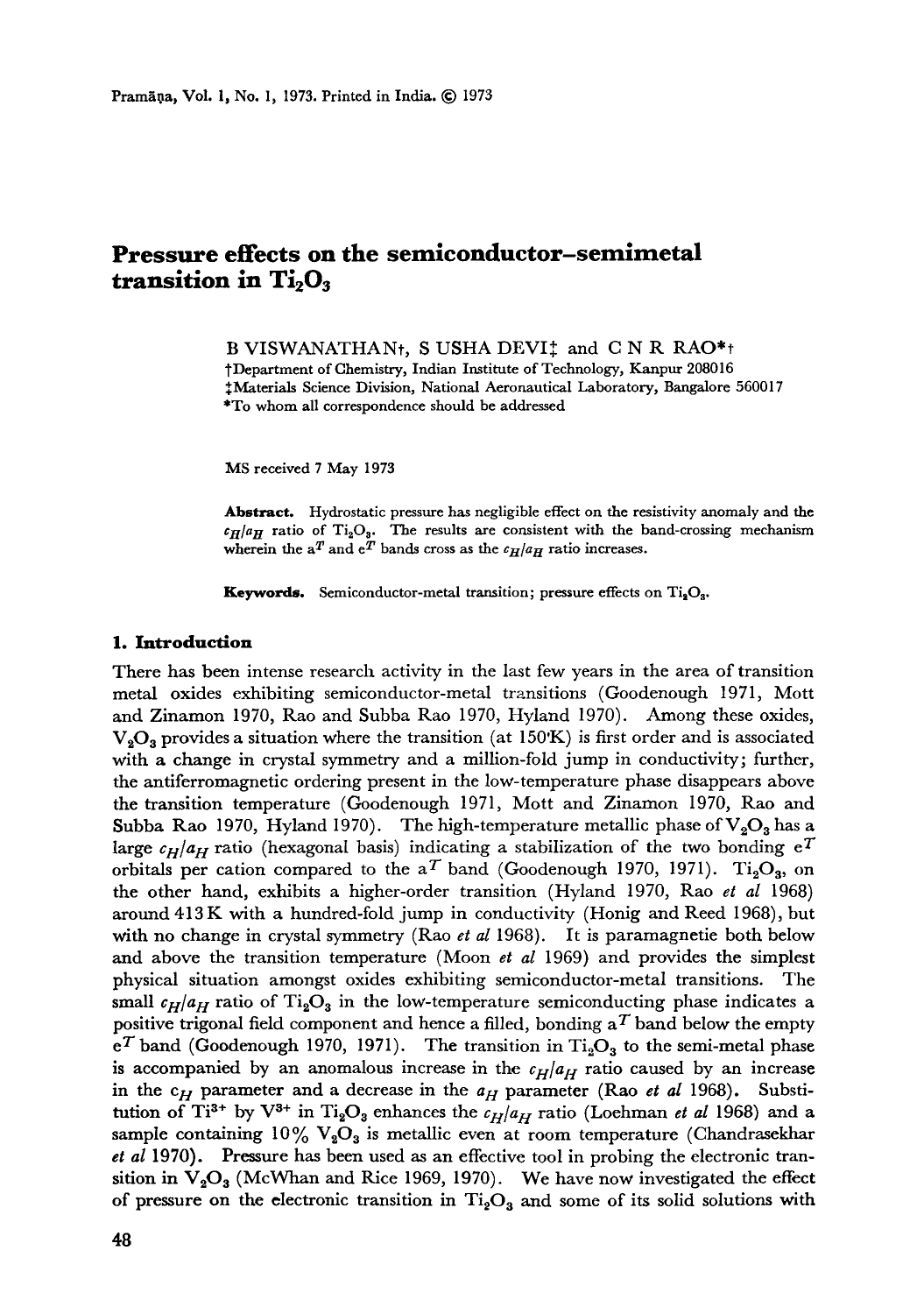$V<sub>2</sub>O<sub>3</sub>$  with a view to understanding the mechanism of the electronic transition, by carrying out resistivity and X-ray measurements.

## **2. Experimental**

Single crystals of Ti<sub>2</sub>O<sub>3</sub> and V-doped Ti<sub>2</sub>O<sub>3</sub> were used for measurements. Samples of  $1 \times 1.5 \times 10$  mm were etched and a metallic film was vacuum-deposited on the surface for good adherence of the bonding wires. Copper wires were bonded to the metal film, and tests were performed to ensure good ohmic contacts. Standard four-lead resistivity measurements were made using a constant de current source. Continuous plots of resistance against temperature were made on an X-Y recorder (figure 1). High pressure measurements of resistivity were made in a piston-cylinder arrangement employing the teflon cell technique developed by Jayaraman *et al* (1967). Internal heating arrangement in the cell was employed for temperature variation, and a chromel-alumel thermocouple spotwelded in the close proximity of the sample enabled equilibrium measurements.

Lattice parameters were measured using a high pressure X-ray camera (Bassett 1967). Powder patterns were taken with samples enclosed between the anvil faces of small area. This enabled us to extend the measurements to very high pressures. Suitable calibration ensured hydrostatic pressure conditions between the anvil faces.



Figure 1. Plots of logarithm of resistivity (in ohm-cm) of  $Ti<sub>2</sub>O<sub>3</sub>$  against reciprocal of absolute temperature. Curves I, II, III, IV and. V are at 1 atm, 0-7 kbax, 3.7 kbar, 6.3 kbar, and 10.1 kbar respectively. In the insert plots of  $\ln \rho$  against 1/T are shown for  $10\%$  V<sub>2</sub>O<sub>3</sub>-90% $Ti<sub>2</sub>O<sub>3</sub>$ ; curves I, II and III are at 2, 6.3 and 10.4 kbar respectively.

## **3. Results and discussion**

Figure 1 shows the plots of resistivity against temperature for pure  $Ti<sub>2</sub>O<sub>3</sub>$  at a few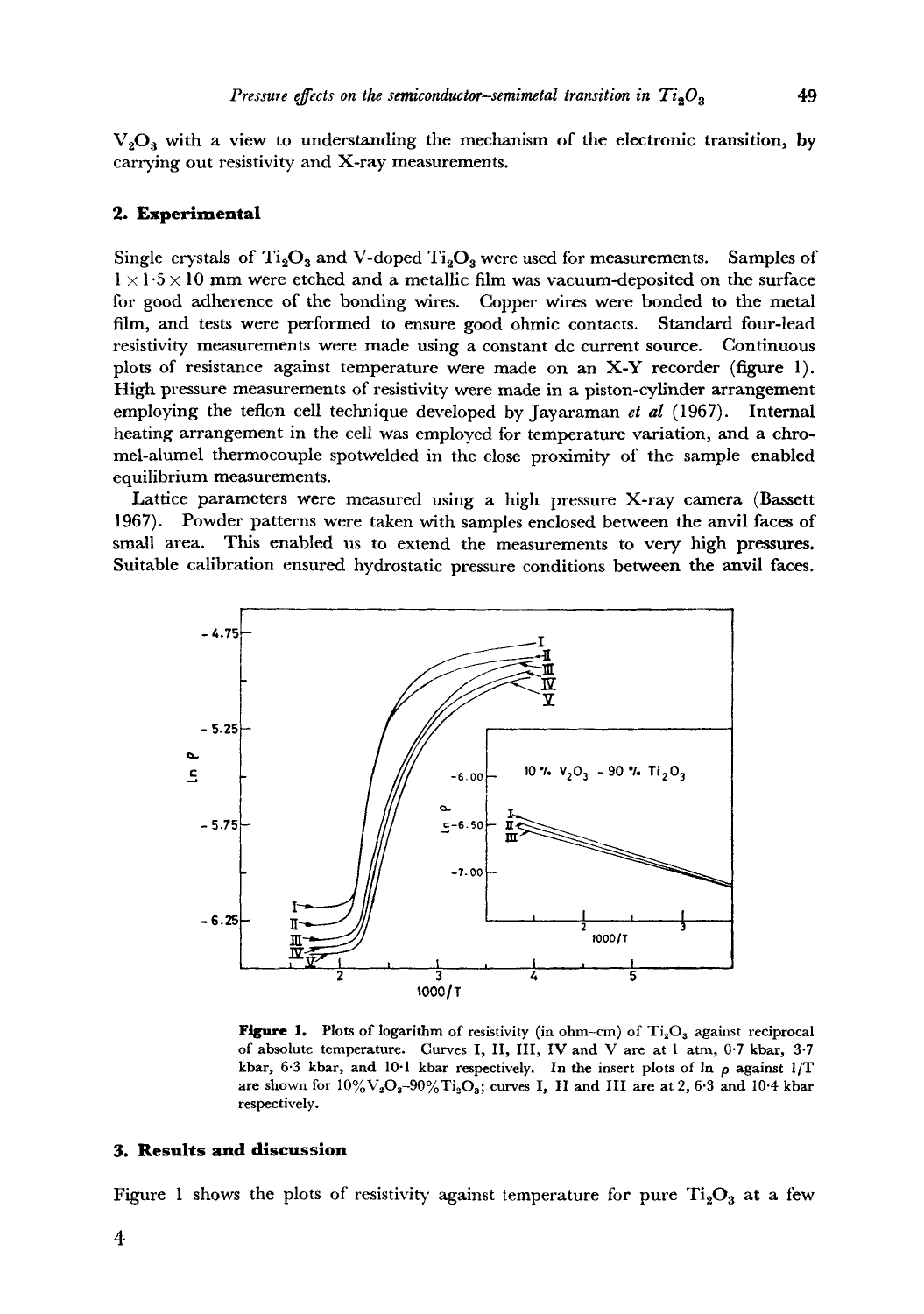hydrostatic pressures. The resistivity anomaly at atmospheric pressure is of similar magnitude to that reported by Honig and Reed (1968) and Chandrasekhar *et al*  (1970). Although the sample resistivity generally decreases with increase in pressure, the anomaly is essentially unaffected up to 10 kbar and  $d\mathcal{T}_{\ell}/dP$  is very small. Resistivity measurements on 2.5% V-doped  $Ti<sub>2</sub>O<sub>3</sub>$  at atmospheric pressure showed a smaller resistivity anomaly compared to pure  $Ti_2O_3$  in agreement with the data of Chandrasekhar *et al* (1970). Here again, there was little or no change in the resistivity up to 20 kbar. Pressure data on  $10\%$  V-doped Ti<sub>2</sub>O<sub>3</sub> (shown in the insert of figure I) indicate that this sample remains metallic in the entire pressure-temperature range studied by us. The actual value of resistivity slightly decreases with increase in pressure just as in the case of pure  $Ti<sub>2</sub>O<sub>3</sub>$ .

Hexagonal cell parameters,  $c_H$  and  $a_H$ , of Ti<sub>2</sub>O<sub>3</sub> and 10% V-doped Ti<sub>2</sub>O<sub>3</sub> are given at different pressures in table 1. It can be seen from the table that the  $c_H$  and  $a_H$ parameters of both these samples vary very little with pressure up to 100 kbar. The  $c_H/a_H$  ratio remains practically constant in the entire pressure range and the volume change is hardly  $2\%$  at 100 kbar. The resistivity data with pressure as well as the X-ray data are consistent with Goodenough's postulate (Goodenough, 1970) of the role of  $c_H/a_H$  ratio in the mechanism of the transition. These data allow an interpretation of the mechanism of the  $Ti_2O_3$  transition as follows.

The crystal structure of  $Ti<sub>2</sub>O<sub>3</sub>$  is corundum in both the semiconducting and semimetal phases (Rao *et al* 1968). The cation-cation separation along the c-axis and in the basal plane are 2.59  $\AA$  and 2.99  $\AA$  respectively and are both below the critical separation of 3.02 Å only above which the 3d electrons are localised. Along the  $c$ axis, cations exist in pairs and these pairs produce translational periodicity at a larger spacing (as shown by the magnitude of c in table 1). Such an aperiodic arrangement along the c-axis allows for a valence  $a<sup>T</sup>$  band with a narrow band width, due to homopolar bonding of the cation pairs. At any finite temperature, thermal excitation of the carriers takes place across the gap ( $\sim$ 0.02 eV) leaving holes in the a<sup>T</sup> band. The hole, with a fairly large effective mass, attracts the surrounding anion octahedra towards it; this 'closing in' causes a local lattice deformation which alters the potential experienced by the electron at the valence site which enables it to escape the valence band. The extra kinetic energy available to the electron at the valence site renders the localisation of the electron energetically less probable, thereby leading to a reduction of the electron-hole excitation energy (reduction of the band gap). This process continues and a feedback essential for the phase transition is developed. Such a process continuously stabilises the  $e^T$  band at the cost of  $a^T$  band, causing the continued lattice distortion (rise in  $c/a$  ratio) observed in Ti<sub>2</sub>O<sub>3</sub> (Goodenough 1970, Rao *et al* 1968). The feedback process discussed above explains the anomalous conductivity observed in the interval 400-500 K.

| Pressure $c_{H} A$ $a_{H} A$ |        |           | $c_{\bf H}/a_{\bf H}$ |                                                            | $c_{\bf p}$ $\AA$ $a_{\bf p}$ $\AA$ $c_{\bf p}/a_{\bf p}$ |       |
|------------------------------|--------|-----------|-----------------------|------------------------------------------------------------|-----------------------------------------------------------|-------|
|                              | Ti,O,  |           |                       | $10\% \text{ V}_2\text{O}_3 - 90\% \text{ Ti}_2\text{O}_3$ |                                                           |       |
| 1 atm                        | 13-811 | 5.181     | 2.666                 | 13-894                                                     | $5-132$                                                   | 2.707 |
| 60 kbar                      | 13.717 | 5.143     | 2.667                 | $13-849$                                                   | $5 - 112$                                                 | 2.710 |
| $100$ kbar                   | 13.720 | $5 - 117$ | 2.681                 | 13.783                                                     | 5.072                                                     | 2.717 |

**Table 1.** X-ray data on  $Ti_2O_3$  and  $10\%V_2O_3-90\%$   $Ti_2O_3$  at different pressures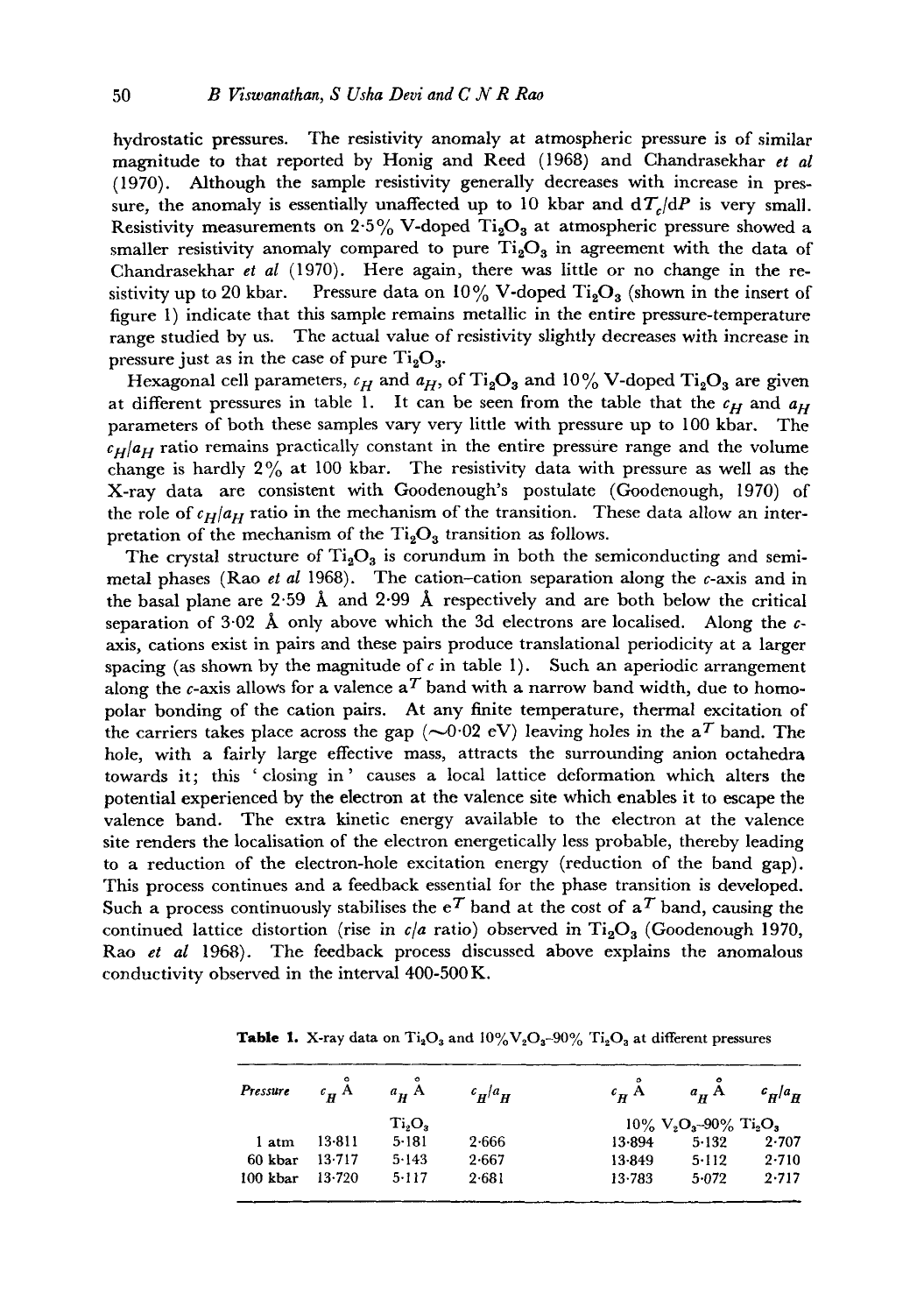Application of hydrostatic pressure on the sample tends to squeeze ions in all directions and the compression due to pressure is opposed and compensated by the aforementioned changes in  $c$  and  $a$  directions. This could lead to a vanishingly small net change in the cell parameters with respect to pressure and hence the low compressibility (table 1)\*. The variation of unit cell volume with temperature (Rao *et al*  1968) as compared to the low compressibility ( $\sim$ 2% over 100 kbar) as well as the negligible effect of pressure on the resistivity anomaly is appreciable in terms of the mechanism initiated by the hole-lattice interaction in  $Ti_2O_3$ . The volume effects with respect to temperature and pressure can be rationalised in terms of Ehrenfest's relation for higher order transitions (Rao and Rao 1967) to explain the small  $d\mathcal{T}_c/dp$  $(-0.5^{\circ}C/kbar)$ . It is interesting that we observe the same behaviour in  $c/a$  ratio with pressure in the sample  $90\%$  Ti<sub>2</sub>O<sub>3</sub>+10% V<sub>2</sub>O<sub>3</sub> which is a semi-metal with a negative gap (e<sup>T</sup> band stabilised below the a<sup>T</sup> band). These features of the  $Ti_2O_3$ transition seem to be consistent with a band-crossing mechanism, rather than band overlap, (Goodenough 1971, Van Zandt *et al* 1968), with increasing temperature or increasing  $c_H/a_H$  ratio.

Recently, Kumar and Sinha (1971) have worked out a preliminary theory for semiconductor-metal transitions with an excitation-dependent gap and a consequent volume change accompanying the transition which seems to agree with experimental data. Zeiger, Kaplan and Raccah (1971) have presented a free-energy description of a smooth semiconductor-semimetal transition based on a two-band model which includes electron-electron Coulomb energy and lattice displacement energy. It is interesting that Mooradian and Raccah (1971) observe the softening of the *Alg* phonon mode of  $Ti_2O_3$  due to the extension of the Ti-Ti bond length along the  $c$ -axis in the same temperature interval as the variation of the  $c_H/a_H$  ratio variation (or the resistivity anomaly). From a macroscopic view point, the entropy change due to band-crossing and phonon softening may still be viewed as the ' thermodynamic' driving force for the transition in  $Ti<sub>2</sub>O<sub>3</sub>$ .

## **Acknowledgements**

The authors thank Dr J B Goodenough and Dr J M Honig for their valuable comments and to Dr G V Chandrasekhar and Dr R E Loehman for assistance in the preparation of single crystals. The high pressure experiments were done at the Materials Science Division, National Aeronautical Laboratory. The authors thank Dr S Ramaseshan and Dr A S Reshamwala for assistance in the use of the high pressure facilities. The authors are thankful to the Air Force Office of Scientific Research for support of this research through grant AFOSR-71-2138.

## **References**

Bassett W A, Takahashi T and Stook W P 1967 *Rev. Sci. Instrum. 38* 37 Chandrasekhar G V, Choi Q W, Moyo J and Honig J M 1970 Mater. Res. Bull. 5 999 Goodenough J B 1970 in *Proceedings of the Tenth International Conference on Semiconductors, Boston, eds S P* 

Keller, J C Hensel and F Stern (US Atomic Energy Commission) p 304 Goodenough J B 1971 in *Progress in Solid State Chemistry* ed H Reiss 5 145

Honig J M and Reed T B 1968 *Phys. Rev.* 174 1020

Hyland GJ 197007. *Solid State Ghem. 2* 318

\*Uniaxial stress measurements on  $Ti_2O_3$  would be worthwhile.